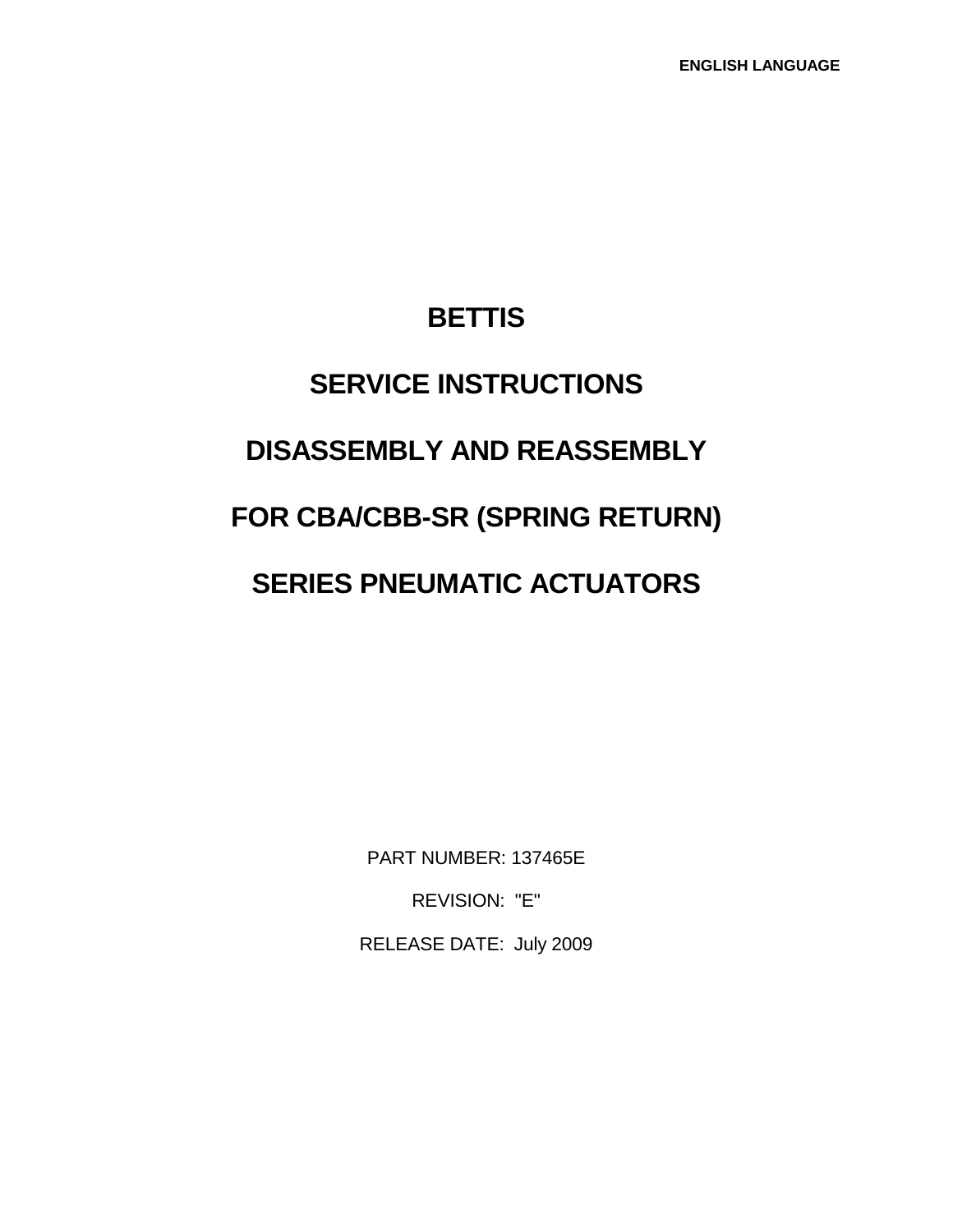## **CONTENTS**

### Page

| 1.1<br>1.2<br>1.3<br>1.4<br>1.5<br>1.6<br>1.7<br>1.8 |                                                                 |  |
|------------------------------------------------------|-----------------------------------------------------------------|--|
|                                                      |                                                                 |  |
| 2.1<br>2.2<br>2.3                                    |                                                                 |  |
|                                                      |                                                                 |  |
| 3.1<br>3.2<br>3.3                                    |                                                                 |  |
|                                                      |                                                                 |  |
| 4.1<br>4.2<br>4.3                                    | PRESSURE REQUIREMENT & LIMITATIONS FOR CBA/CBB-SR ACTUATORS  15 |  |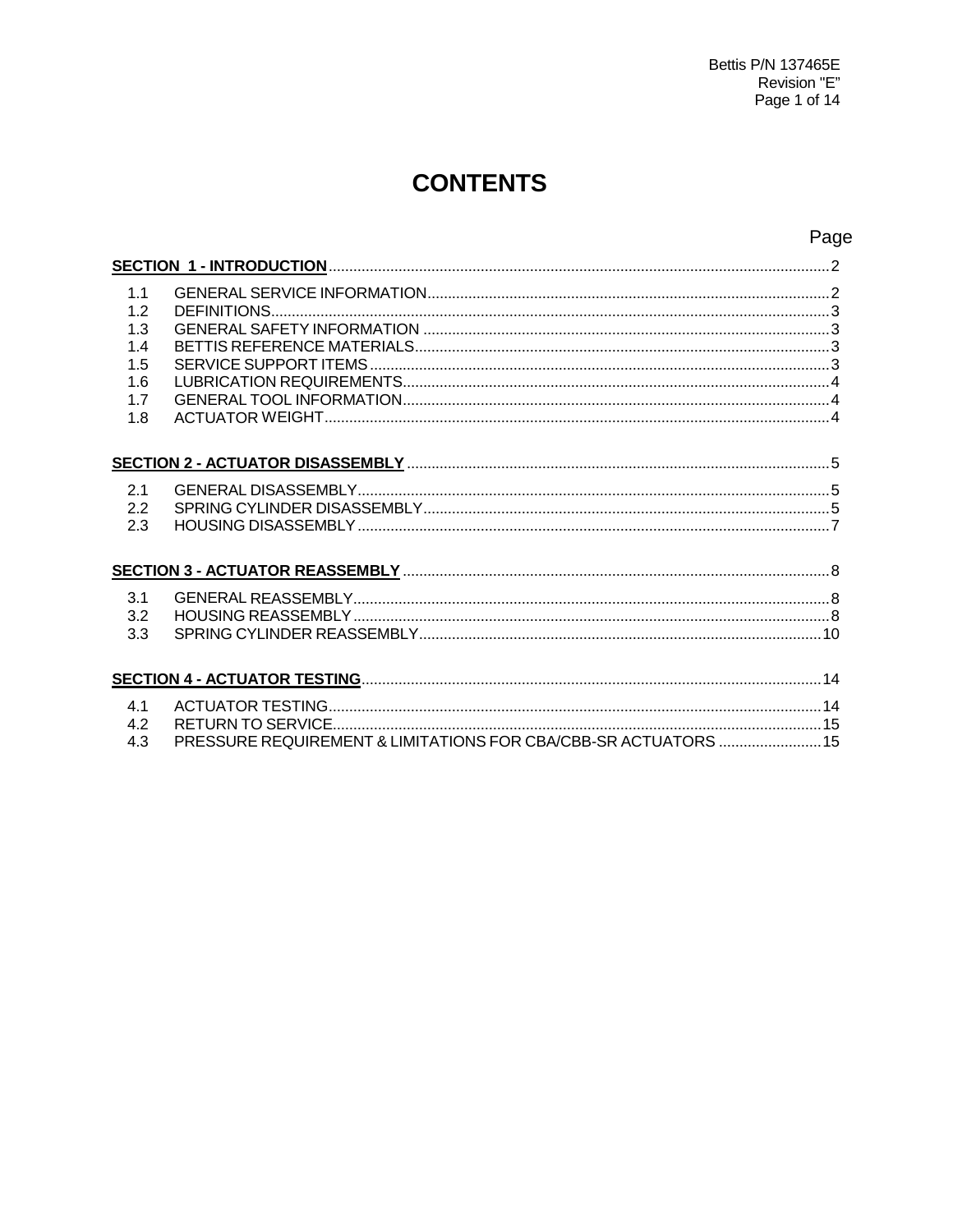## **SECTION 1 - INTRODUCTION**

#### **1.1 GENERAL SERVICE INFORMATION**

1.1.1 This service procedure is offered as a guide to enable general maintenance to be performed on Bettis CBA-SR spring return series actuators. The following is a list of general CBA-SR models numbers

| MODEL (1)                                                  | MODEL (1) | MODEL (1) |  |  |  |  |  |
|------------------------------------------------------------|-----------|-----------|--|--|--|--|--|
| 315                                                        | 315-M3    | 315-M3HW  |  |  |  |  |  |
| 420-M3HW<br>420-M3<br>420                                  |           |           |  |  |  |  |  |
| 520                                                        | 520-M3    | 520-M3HW  |  |  |  |  |  |
| 525-M3HW<br>525-M3<br>525                                  |           |           |  |  |  |  |  |
| 725-M3HW<br>725-M3<br>725                                  |           |           |  |  |  |  |  |
| Also includes actuator models with -10 and -11 as a suffix |           |           |  |  |  |  |  |

- NOTE: When the actuator model number has "-S" as a suffix then the actuator is special and may have some differences that may not be included in this procedure.
- 1.1.2 Normal recommended service interval for this actuator series is five years.
- NOTE: Storage time is counted as part of the service interval.
- 1.1.3 This procedure is applicable with the understanding that all electrical power and pneumatic pressure has been removed from the actuator.
- 1.1.4 Remove all piping and mounted accessories that will interfere with the module(s) that are to be worked on.
- 1.1.5 This procedure should only be implemented by a technically competent technician who should take care to observe good workmanship practices.
- 1.1.6 Numbers in parentheses, ( ) indicate the bubble number (reference number) used on the Bettis Assembly Drawing and Actuator Parts List.
- 1.1.7 When removing seals from seal grooves, use a commercial seal removing tool or a small screwdriver with sharp corners rounded off.
- 1.1.8 Use a non-hardening thread sealant on all pipe threads.
- CAUTION: Apply the thread sealant per the manufacture's instructions.
- 1.1.9 Bettis recommends that disassembly of the actuator should be done in a clean area on a workbench.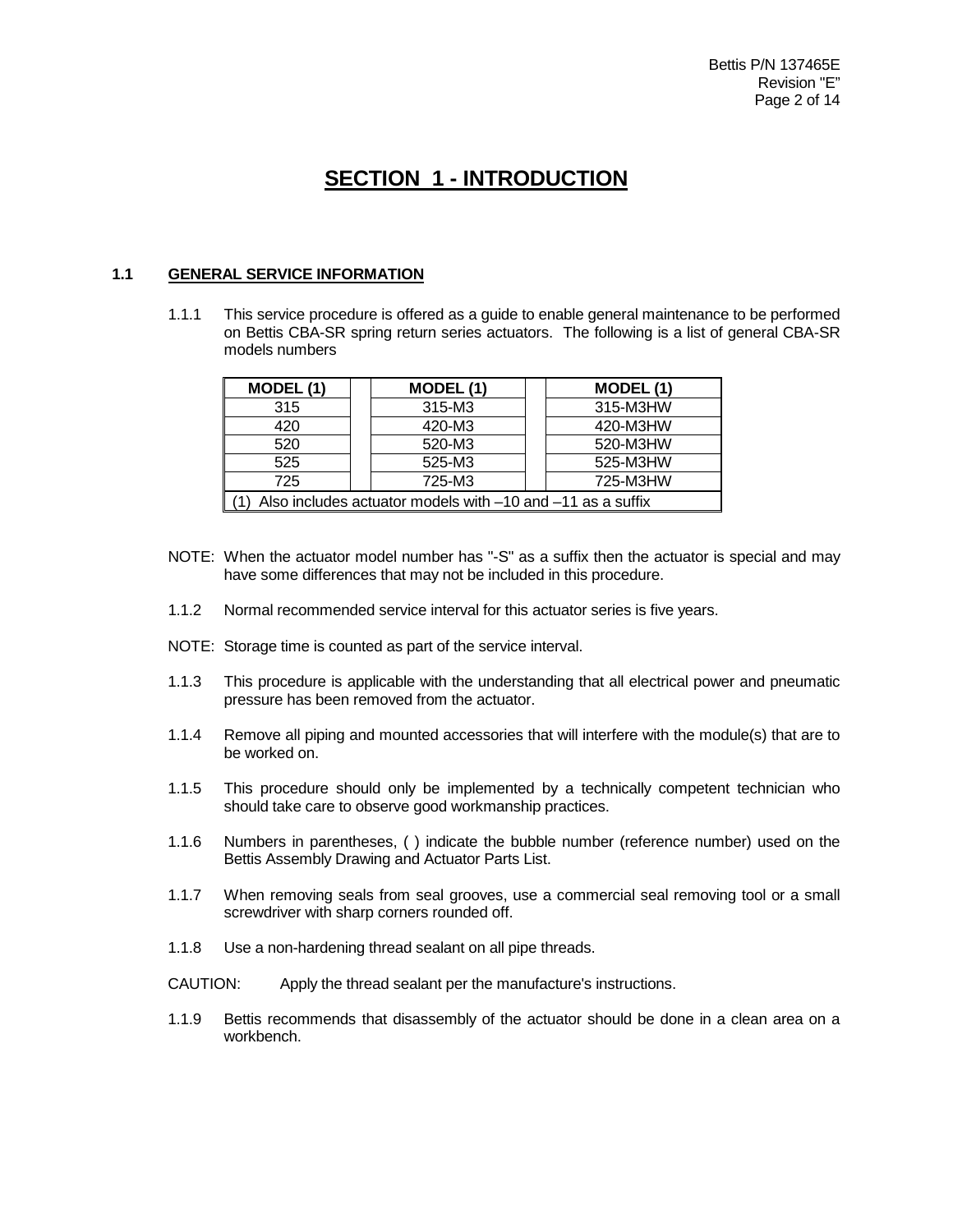#### **1.2 DEFINITIONS**

- **WARNING:** If not observed, user incurs a high risk of severe damage to actuator and/or fatal injury to personnel.
- **CAUTION:** If not observed, user may incur damage to actuator and/or injury to personnel.
- **NOTE:** Advisory and information comments provided to assist maintenance personnel to carry out maintenance procedures.
- **M3:** Jackscrew or jackscrew assembly.
- **ES:** Extended Stop(s)

#### **1.3 GENERAL SAFETY INFORMATION**

- 1.3.1 Products supplied by Bettis, in its "as shipped" condition, are intrinsically safe if the instructions contained within this Service Instruction are strictly adhered to and executed by well trained, equipped, prepared and competent personnel.
- **WARNING: For the protection of personnel working on Bettis actuators, this procedure should be reviewed and implemented for safe disassembly and reassembly. Close attention should be noted to the WARNINGS, CAUTIONS and NOTES contained in this procedure.**
- **WARNING: This procedure should not supersede or replace any customer's plant safety or work procedures. If a conflict arises between this procedure and the customer's procedures the differences should be resolved in writing between an authorized customers representative and an authorized Bettis representative.**

#### **1.4 BETTIS REFERENCE MATERIALS**

- 1.4.1 CBAXXX Assembly Drawing use part number 129738.
- 1.4.2 CBAXXX-M3HW Assembly Drawing use part number 129740.
- 1.4.3 CBBXXX Assembly Drawing use part number 152230
- 1.4.4 CBB-M3HW Assembly Drawing use part number 152608

#### **1.5 SERVICE SUPPORT ITEMS**

- 1.5.1 Bettis Service Kit.
- 1.5.2 Commercial leak testing solution.
- 1.5.3 Non-hardening thread sealant.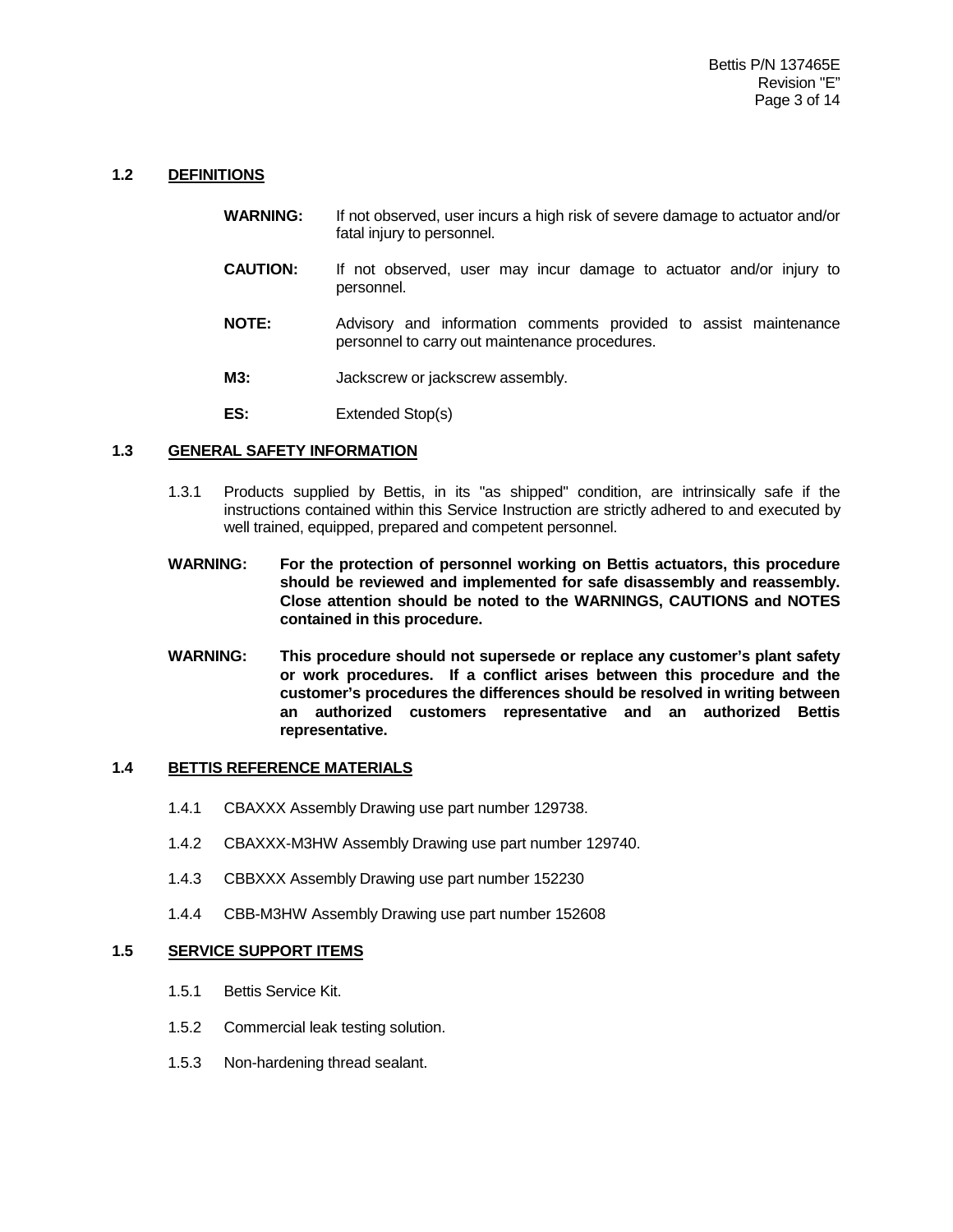#### **1.6 LUBRICATION REQUIREMENTS**

- 1.6.1 The actuator should be re-lubricated at the beginning of each service interval using the following recommended lubricants.
- NOTE: Lubricants other than those listed in steps 1.6.2 should not be used without prior written approval of Bettis Product Engineering. The lubricant item number on some assembly drawings is item (5) while the Bettis service kits lubricant item number is item number (500).
- 1.6.2 All temperature services (-50°F to +350°F)/(-45.5°C to 176.6°C) use Bettis ESL-5 lubricant. ESL-5 lubricant is contained in the Bettis Module Service Kit in tubes and the tubes are marked ESL-4,5 & 10 lubricant.

#### **1.7 GENERAL TOOL INFORMATION**

- 1.7.1 All threads on CBA/CBB series actuators are Inch Unified and NPT.
- 1.7.2 All tools/Hexagons are American Standard inch. Two adjustable wrenches, Allen wrench set, small standard screwdriver with sharp edges rounded off, medium size standard screwdriver, diagonal cutting pliers, external snap ring pliers, flat file, drive ratchet / deepwell socket set and torque wrench (up to 2,000 inch pounds / 226 N-m).

| <b>ACTUATOR</b><br><b>MODEL</b> | <b>APPROXIMATE</b><br><b>WEIGHT</b><br>(3) |      | <b>ACTUATOR</b><br><b>MODEL</b> | <b>APPROXIMATE</b><br>WEIGHT (3) |      |
|---------------------------------|--------------------------------------------|------|---------------------------------|----------------------------------|------|
| <b>CBA/CBB</b>                  | LB                                         | KG   | <b>CBA/CBB</b>                  | LΒ                               | ΚG   |
| 315-SR40 (1)                    | 22                                         | 10.0 | 520-SR40 (1)                    | 45                               | 20.4 |
| 315-SR60 (1)                    | 23                                         | 10.4 | 520-SR60 (1)                    | 48                               | 21.8 |
| 315-SR80 (1)                    | 26                                         | 11.8 | 520-SR80 (1)                    | 49                               | 22.2 |
| 315-SR100 (1)                   | 25                                         | 11.4 | 520-SR100 (1)                   | 53                               | 24.0 |
| 415-SR40 (1)                    | 27                                         | 12.2 | 525-SR40 (2)                    | 62                               | 28.1 |
| 415-SR60 (1)                    | 29                                         | 13.2 | 525-SR60 (2)                    | 65                               | 29.5 |
| 415-SR80 (1)                    | 30                                         | 13.6 | 525-SR80 (2)                    | 65                               | 29.5 |
| 415-SR100 (1)                   | 31                                         | 14.1 | 525-SR100 (2)                   | 67                               | 30.4 |
| 420-SR40 (1)                    | 37                                         | 16.8 | 725-SR40 (2)                    | 97                               | 44.0 |
| 420-SR60 (1)                    | 39                                         | 17.7 | 725-SR60 (2)                    | 98                               | 44.5 |
| 420-SR80 (1)                    | 40                                         | 18.1 | 725-SR80 (2)                    | 104                              | 47.2 |
| 420-SR100 (1)                   | 41                                         | 18.6 | 725-SR100 (2)                   | 107                              | 48.5 |

#### **1.8 ACTUATOR WEIGHT**

NOTES: (1) When model has –M3HW add 2.0 pounds / 0.9 kilograms.

(2) When model has –M3HW add 4.0 pounds / 1.8 kilograms.

(3) Weight is for bare actuator without accessories or valve adaptation.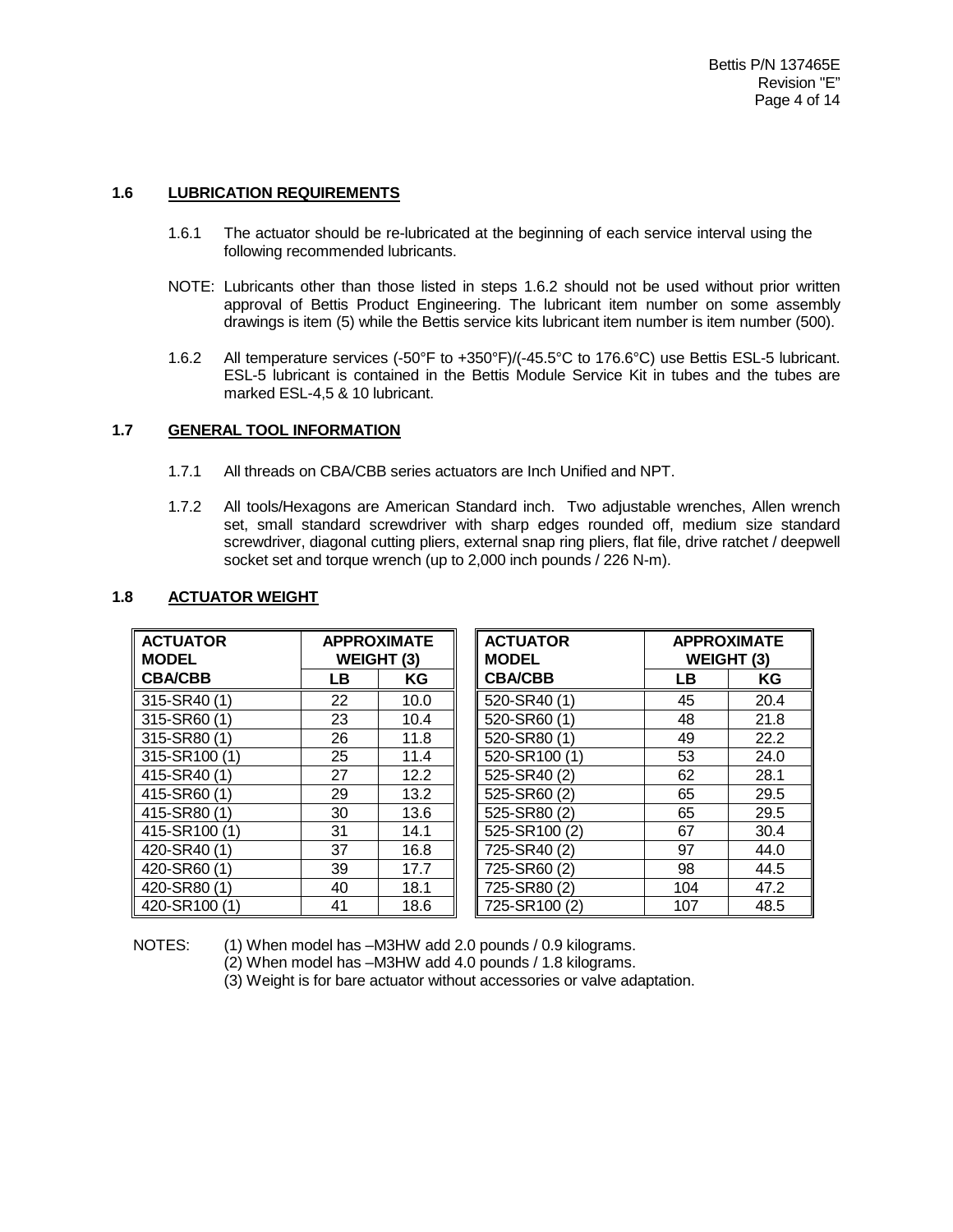## **SECTION 2 - ACTUATOR DISASSEMBLY**

#### **2.1 GENERAL DISASSEMBLY**

- **WARNING: It is possible, that the actuator may contain a dangerous gas and/or liquids. Ensure that all proper measures have been taken to prevent exposure or release of these types of contaminants before commencing any work.**
- **CAUTION: Pressure applied to the actuator is not to exceed the maximum operating pressure rating listed on the actuator name tag.**
- NOTE: Before starting the general disassembly of the actuator it is a good practice to operate actuator with the pressure used by the customer to operate the actuator during normal operation. Notate and record any abnormal symptoms such as jerky or erratic operation.
- 2.1.1 Remove all operating pressure from actuator, allowing the spring to stroke. The spring will rotate the yoke to its fail position.
- 2.1.2 Record the settings of stop screw / ES / M3 jackscrew (1-70) and stop screw / ES (4-30) before they are loosened or removed.
- NOTE: In place of stop screws the actuator may be equipped with one or two ES (ES = Extended Stops) or one M3/M3HW (1-70) located on outboard end of housing (1-10).

#### **2.2 SPRING CYLINDER DISASSEMBLY**

- NOTE: Review Section 2 steps 2.1.1 through 2.1.2 before proceeding with spring cylinder disassembly.
- **CAUTION: The spring in CBA Series Spring Return Actuators are preloaded.**

#### **WARNING: Actuator must be disassembled in the following manner.**

- 2.2.1 Remove hex nut (1-80) as follows: CBA/CBB 315 through 725 standard housing stop screw<br>or extended stop (ES) use step 2.2.1.1. CBA/CBB 315-SR-M3/M3HW through or extended stop (ES) use step 2.2.1.1. CBA/CBB725-SR-M3/M3HW use step 2.2.1.2.
	- 2.2.1.1 CBA/CBB 315 through 725 housing stop screw or extended stop screw (ES)
		- 2.2.1.1.1 Loosen and remove hex nut (1-80) and washer (1-90) from stop screw (1-70) located in housing (1-10).
		- 2.2.1.1.2 Remove stop screw (1-70) from the end of housing (1-10).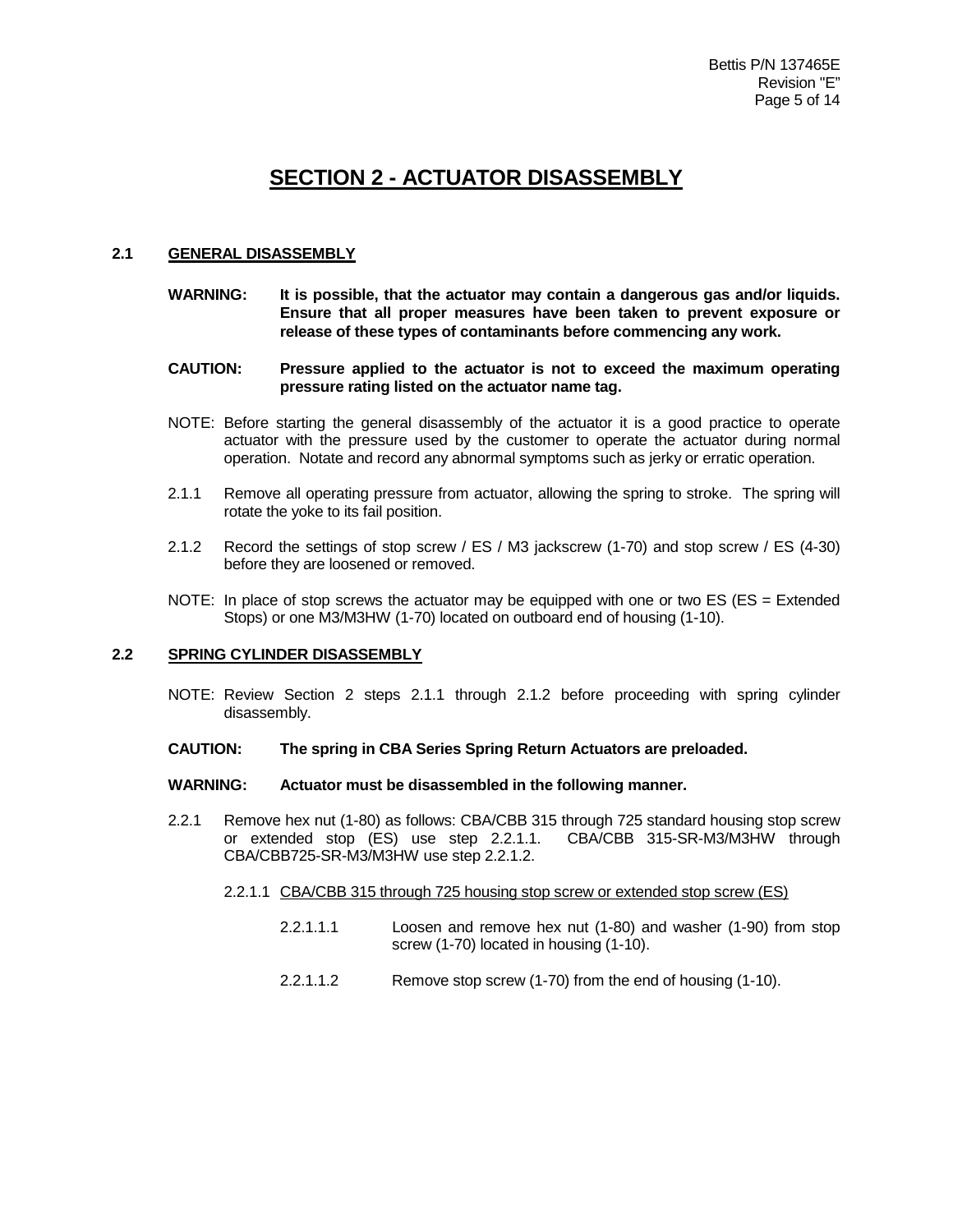#### 2.2.1.2 CBA/CBB420, 520, 525, 725-SR-M3 or M3HW

- 2.2.1.2.1 Remove retainer ring (12-30) and groove pin (12-20) from optional hex drive hub or from handwheel (12-10).
- 2.2.1.2.2 Remove optional hex drive hub or handwheel (12-10) from M3 jackscrew (1-70).
- 2.2.1.2.3 Loosen and remove hex nut (1-80) from M3 jackscrew (1-70).
- NOTE: CBX420,520,525,725-SR-M3 or M3HW models: the M3 jackscrew (1-70) can not be removed now. The M3 jackscrew used in these models can be removed later in this procedure per step 2.3.7.
- 2.2.2 Loosen and remove hex nut (4-40) and washer (4-90) from end cap stop screw (4-30) or from end cap extended stop (4-30).
- NOTE: Extended stop or end cap stop screw (4-30) does not require removal from end cap (4-20) unless replacing with a new extended stop or stop screw.
- 2.2.3 Remove breather (30) from end cap (4-20).
- 2.2.4 Remove acorn nut (8-20) and gasket seal (5-50) from end cap (4-20).
- 2.2.5 Use a ratchet and socket on the welded nut, located on the housing end of center bar assembly (8-10), rotate center bar assembly (8-10) counter-clockwise (CCW). This will cause end cap (4-20) to gradually unscrew from center bar assembly (8-10).
- NOTE: The end cap (4-20) can be held in position by holding the end cap (4-20) with an adjustable wrench.
- 2.2.6 Continue to rotate center bar assembly (8-10) counter-clockwise (CCW) until the spring preload is eliminated. As preload is reduced it may be necessary to keep end cap (4-20) from turning.
- 2.2.7 After the spring preload is eliminated, unscrew and remove end cap (4-20) from center bar assembly (8-10).
- 2.2.8 Remove spring (4-70) from within spring cylinder (4-10).
- 2.2.9 Hold torque shaft (1-30) and pull spring cylinder (4-10) away from housing (1-10); slide spring cylinder over piston (4-50) and remove.
- 2.2.10 Remove spacer (1-110) from center bar assembly (8-10).
- 2.2.11 Pull piston (4-50) out of housing (1-10) and carefully slide piston off of center bar assembly (8-10).
- NOTE: Piston (4-50) is an assembly made up of one roll pin and one yoke pin; do not attempt to disassemble the piston assembly.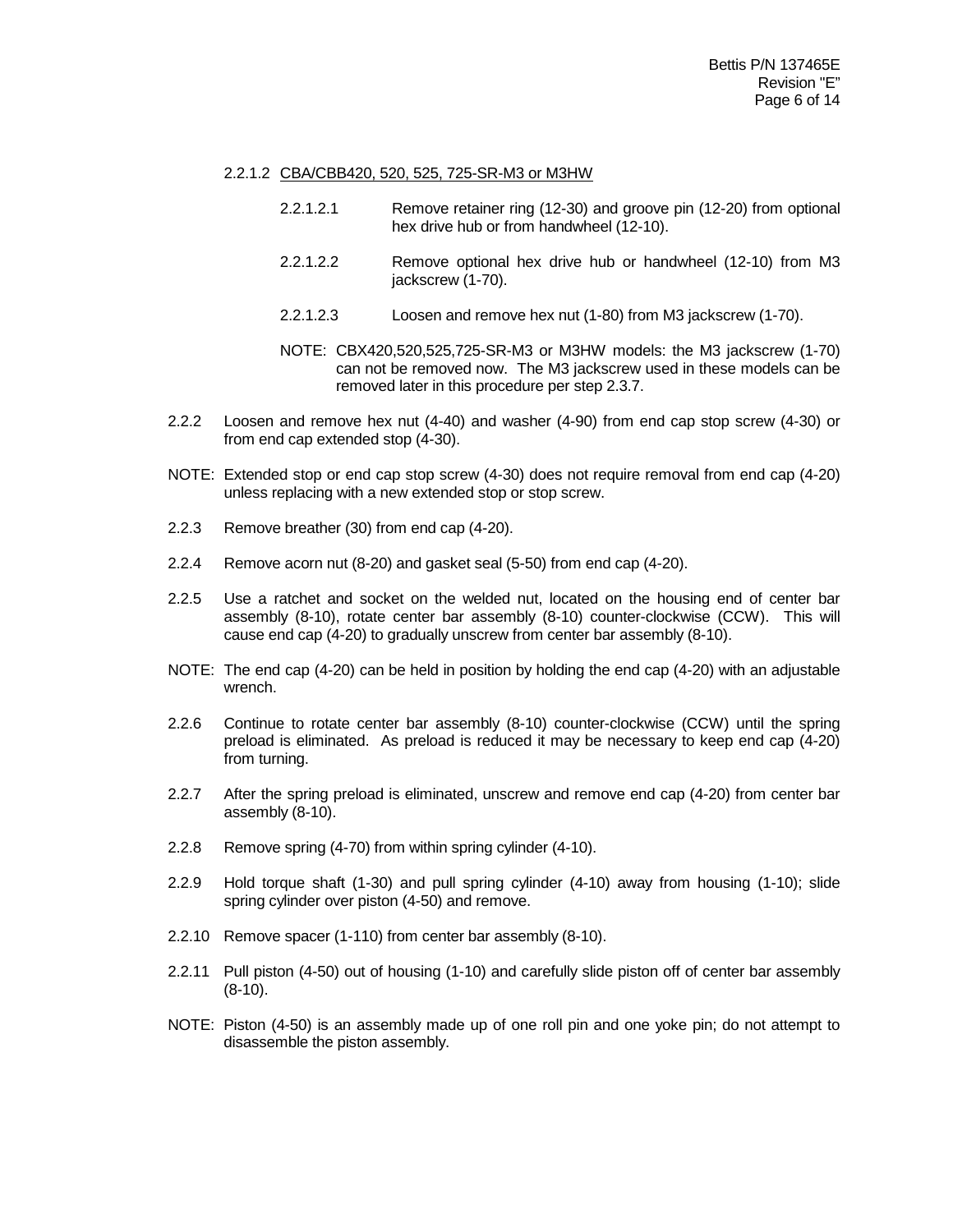2.2.12 On models CBA/CBB415-SR, CBA/CBB520-SR, and CBA/CBB725-SR remove cylinder adapter (4-15).

#### **2.3 HOUSING DISASSEMBLY**

- 2.3.1 Remove center bar assembly (8-10) from housing (1-10).
- 2.3.2 Remove both retaining rings (1-60) from torque shaft (1-30). On the CBB, remove washers (1-65) from housing.
- 2.3.3 The following steps may be required before disassembly can continue.
	- 2.3.3.1 If torque shaft (1-30) has any raised burrs or sharp edges they should be removed.
	- NOTE: When removing burrs and sharp edges, remove as little metal as possible.
	- 2.3.3.2 If there is excessive paint build-up on torque shaft (1-30) it should be removed. On CBB models, this paint must be removed in order to remove the washers
- 2.3.4 Remove the torque shaft (1-30) by pushing it out one side of housing (1-10).
- 2.3.5 Remove yoke key (1-40) and yoke key spring (1-50) from torque shaft (1-30).
- 2.3.6 Remove yoke (1-20) from housing (1-10).
- 2.3.7 Actuator models CBA/CBB315-SR with a M3 or M3HW mounted in the outboard end of housing (1-10) remove M3 jackscrew (1-70) from housing (1-10). NOTE: The M3 jackscrew (1-70) will be removed from the inside of housing (1-10).
- 2.3.8 Actuator models CBA/CBB420, 520, 525, 725 with a M3 or M3HW mounted in the outboard end of housing (1-10) complete steps 2.3.8.1 and 2.3.8.2.
	- 2.3.8.1 Remove retainer ring (2-40) from M3 adapter (1-90).
	- 2.3.8.2 Remove M3 adapter (1-90) from housing (1-10). NOTE: The M3 adapter will be removed from the inside of housing (1-10) with the M3 jackscrew.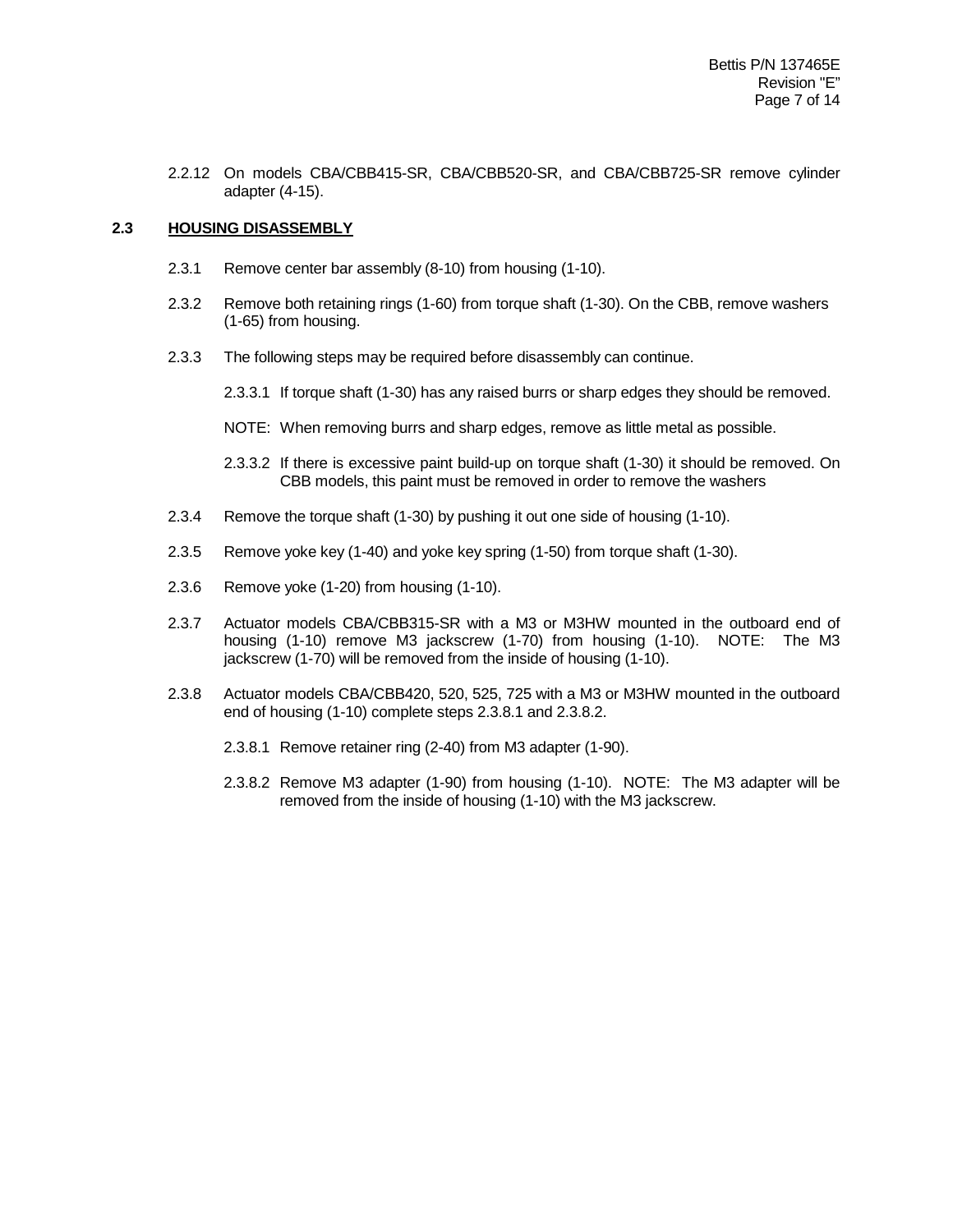## **SECTION 3 - ACTUATOR REASSEMBLY**

#### **3.1 GENERAL REASSEMBLY**

#### **CAUTION: Only new seals, that are still within the seals expectant shelf life, should be install into actuator being refurbished.**

- 3.1.1 Remove and discard all old seals and gaskets.
- 3.1.2 All parts should be cleaned to remove all dirt and other foreign material prior to inspection.
- 3.1.3 All parts should be thoroughly inspected for excessive wear, stress cracking, galling and pitting. Attention should be directed to threads, sealing surfaces and areas that will be subjected to sliding or rotating motion. Sealing surfaces of the cylinder, torque shaft and center bar assembly must be free of deep scratches, pitting, corrosion and blistering or flaking coating. On the CBB models, there are two O-Rings on the torque shaft and two extra O-Rings beneath the washers on the housing. These items MUST be replaced upon re-assembly
- NOTE: Prior to installing new seals: Fit the torque shaft snap ring groove with installation rings that come with the CBA service kits. These rings help guide the torque-shaft through the housing and seals which will prevent seal damage. First, take out both old seals, then install the rings onto the shaft, and then install seals in housing. Once this is done, remove install rings and proceed. See CBA LCD PAK installation instructions, Part Number 153955, for details.
- NOTE: Coat torque shaft LCD PAK seals (2-20) with lubricant and install in one of the grooves located in the torque shaft bore of the housing (1-10). NOTE: The cup/lip of torque shaft seal will be installed facing inward into the housing. For the CBB, coat the torque-shaft O-Ring (2-25) with grease upon installation.
- NOTE: The following steps used to reassemble the following models: CBA/CBB315,420,520,525 and 725. Use assembly drawing part numbers 129738 and 152230 for this section.

#### **CAUTION: Actuator parts that reflect any of the above listed characteristics may need replacement with new parts.**

- 3.1.4 INSTALLATION LUBRICATION INSTRUCTIONS: Use the correct lubrication as defined in Section 1 step 1.6.
	- 3.1.4.1 Before installation coat all moving parts with lubricant.
	- 3.1.4.2 Coat all seals with lubricant, before installing into seal grooves.

#### **3.2 HOUSING REASSEMBLY**

- NOTE: In section 3.2 where the step indicates to "lubricate, coat or apply lubricant", use lubricant as identified in Section 1 step 1.6 for lubricating the part being installed.
- NOTE: Review Section 3 steps 3.1.1 through 3.1.4 before proceeding with housing reassembly.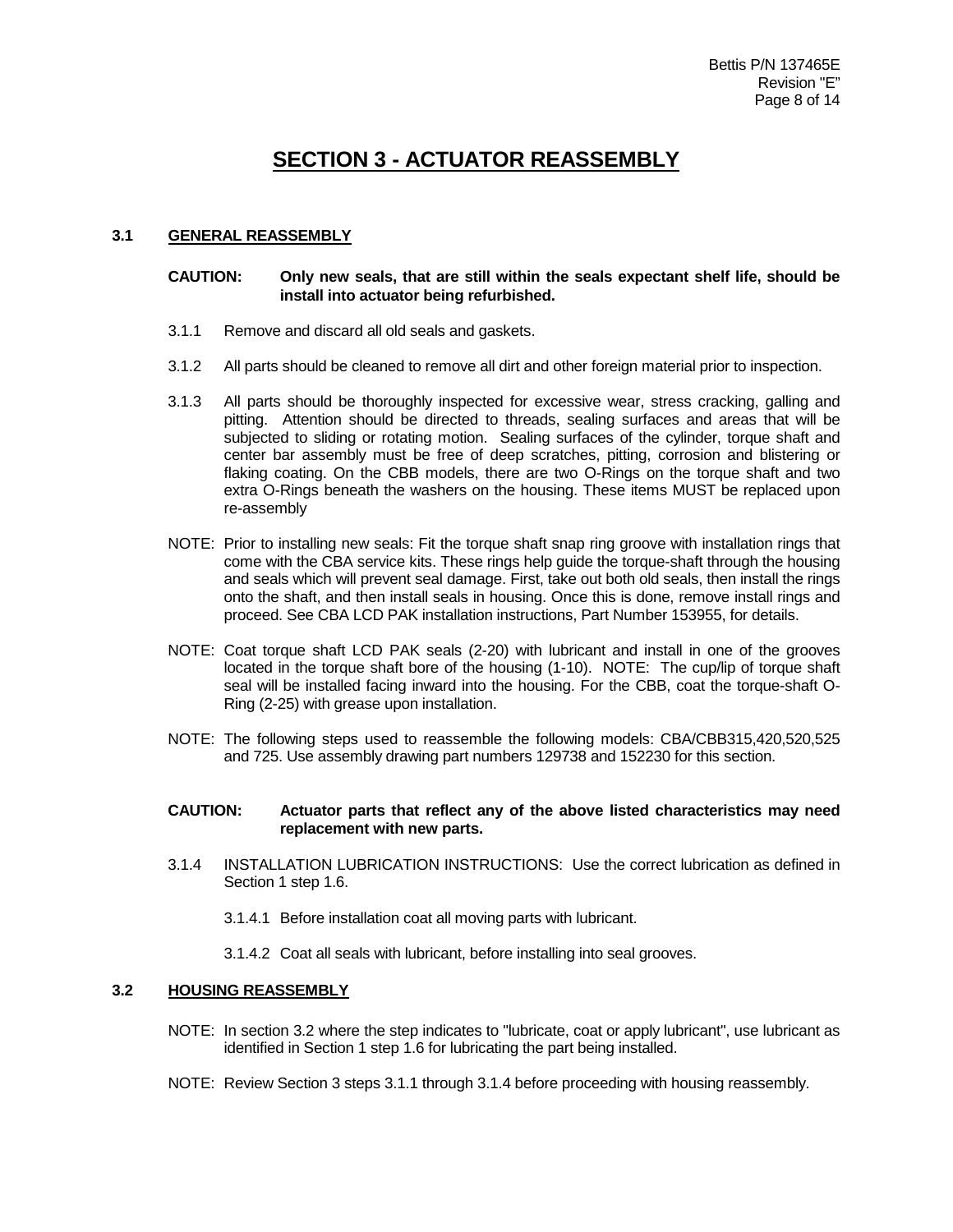- NOTE: Housing M3 jackscrew (1-70) installation: Use steps 3.2.1 for CBA315/415-SR-M3 and steps 3.2.2 for CBA/CBB420/520/525/725-SR-M3 includes M3HW models.
- 3.2.1 M3 JACKSCREW INSTALLATION FOR CBA315/415-SR-M3.
	- 3.2.1.1 Apply a light coating of lubricant to the threads of M3 jackscrew (1-70).
	- NOTE: M3 jackscrew (1-70) will be installed from the inside of housing (1-10).
	- 3.2.1.2 Insert and rotate M3 jackscrew (1-70) into housing (1-10). NOTE: Rotate the M3 jackscrew into the housing until the inboard end of the M3 jackscrew is up against the inside of housing (1-10).
	- 3.2.1.3 Install O-ring seal (2-30) onto M3 jackscrew (1-70) until it is flush with the housing.
	- 3.2.1.4 Install hex nut (1-80) onto M3 jackscrew (1-70) until hand tight.
- 3.2.2 M3 JACKSCREW INSTALLATION FOR CBA/CBB420/520/525/725-SR-M3.
	- 3.2.2.1 Apply a coating of lubricant to outer diameter and inner diameter threads of M3 adapter (1-90).
	- 3.2.2.2 Coat O-ring seal (2-45) with lubricant and install into outer diameter seal groove located in the M3 adapter (1-90).
	- 3.2.2.3 Apply a light coating of lubricant to the threads of M3 jackscrew (1-70).
	- 3.2.2.4 Install and rotate the M3 jackscrew (1-70) into M3 adapter (1-90). NOTE: Rotate the M3 jackscrew into the adapter until the inboard end of the jackscrew is up against the adapter.
	- 3.2.2.5 Install M3 adapter (1-90) into housing (1-10). NOTE: The M3 adapter will be installed from the inside of housing (1-10).
	- 3.2.2.6 Install retainer ring (2-40) onto groove in M3 adapter (1-90).
	- 3.2.2.7 Install o-ring seal (2-30) onto M3 jackscrew (1-70). NOTE: Move the o-ring seal (2-30) down the M3 jackscrew until it is next to the M3 adapter.
	- 3.2.2.8 Install hex nut (1-80) onto M3 jackscrew (1-70). NOTE: Rotate the hex nut down the M3 jackscrew until it is next to the M3 adapter.
- 3.2.3 Apply a coating of lubricant to the torque shaft holes located on each side of housing (1-10).
- 3.2.4 Coat torque shaft wiper seals (2-20) with lubricant and install in one of the grooves located in the torque shaft bore of the housing (1-10). NOTE: The cup of torque shaft wiper seal will be installed facing down into the housing.
- 3.2.5 Coat yoke (1-20) with lubricant and install into housing (1-10). Apply a generous amount of lubricant to the slots in the arms of yoke (1-20).
- 3.2.6 Insert the yoke key spring (1-50), with the ends pointing down, into the slot in the torque shaft (1-30) and place the yoke key (1-40) on top of the spring with the tapered side outward.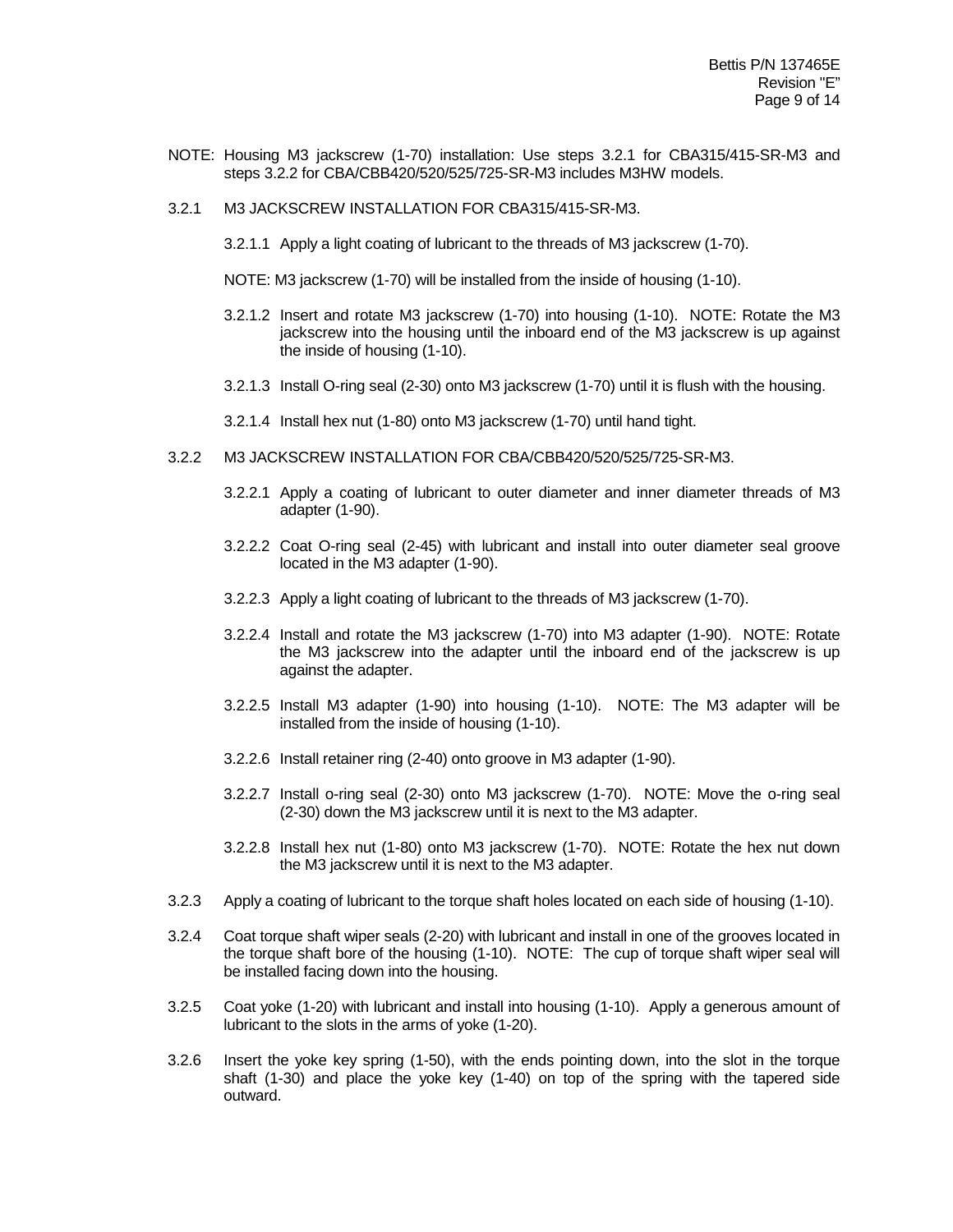#### **WARNING: If the yoke key (1-40) is installed incorrectly the housing may be damaged when next disassembly occurs. Refer to assembly drawing for correct yoke key spring and yoke key orientation.**

- 3.2.7 Hold the yoke key (1-40) down with your thumb; insert the torque shaft (1-30) by gently rotating it into the housing (1-10) and yoke (1-20) on the opposite side of the installed torque shaft wiper seal (2-20) (NOTE: Torque Shaft should be installed with key rotated 180 degrees opposite yoke key slot). When the torque shaft (1-30) is flush with the housing (1- 10) push the torque shaft (1-30) through until the empty seal groove is exposed. Install the other torque shaft wiper seal (2-20) into the groove NOTE: The cup of the torque shaft wiper seal again needs to be installed facing inward into the housing.
- NOTE: Two new retaining rings (1-60) are contained in the Bettis CBA Service Kits.
- 3.2.8 Install one of the new retaining rings (1-60) onto the exposed end of the torque shaft, making certain it is properly seated in the groove of the torque shaft (1-30). Gently push and rotate the torque shaft (1-30) until the retaining ring (1-60) is pressed against the housing (1- 10). Install the other retaining ring (1-60) to the other side of the torque shaft (1-30).

#### **CAUTION: Rotate the torque shaft until the yoke key snaps into the yoke keyway.**

- 3.2.9 Rotate the torque shaft (1-30) so that the arms of yoke (1-20) point outward.
- 3.2.10 Coat O-ring seal (5-20) with lubricant and install into inner diameter seal groove located in the center bar hole of housing (1-10).
- 3.2.11 Coat entire length of center bar (8-10) with lubricant including the threads.
- 3.2.12 Insert center bar assembly (8-10) into the center hole of housing (1-10). Slide center bar assembly through housing until center bar assembly nut is flush against the housing (1-10).

#### **WARNING: Care should be taken during installation of center bar assembly so as to not scratch it.**

- 3.2.13 Re-coat center bar assembly (8-10) with lubricant.
- 3.2.14 Coat one o-ring seal (5-10) with lubricant and install onto outer diameter flange located on housing adapter end of housing (1-10).
- 3.2.15 Actuators equipped with cylinder adapter (4-15), models CBA/CBB415-SR, CBA/CBB520-SR and CBA/CBB725-SR, do steps 3.2.15.1 and 3.2.15.2.
	- 3.2.15.1Install cylinder adapter (4-15) onto housing flange, with the stepped outer diameter, of cylinder adapter (4-15), facing away from housing (1-10).
	- 3.2.15.2 Install one o-seal (5-15) onto stepped diameter of cylinder adapter (4-15).

#### **3.3 SPRING CYLINDER REASSEMBLY**

3.3.1 Coat piston (4-50) outer diameter seal groove, inner diameter seal groove, head of piston and exposed ends of yoke pin with lubricant.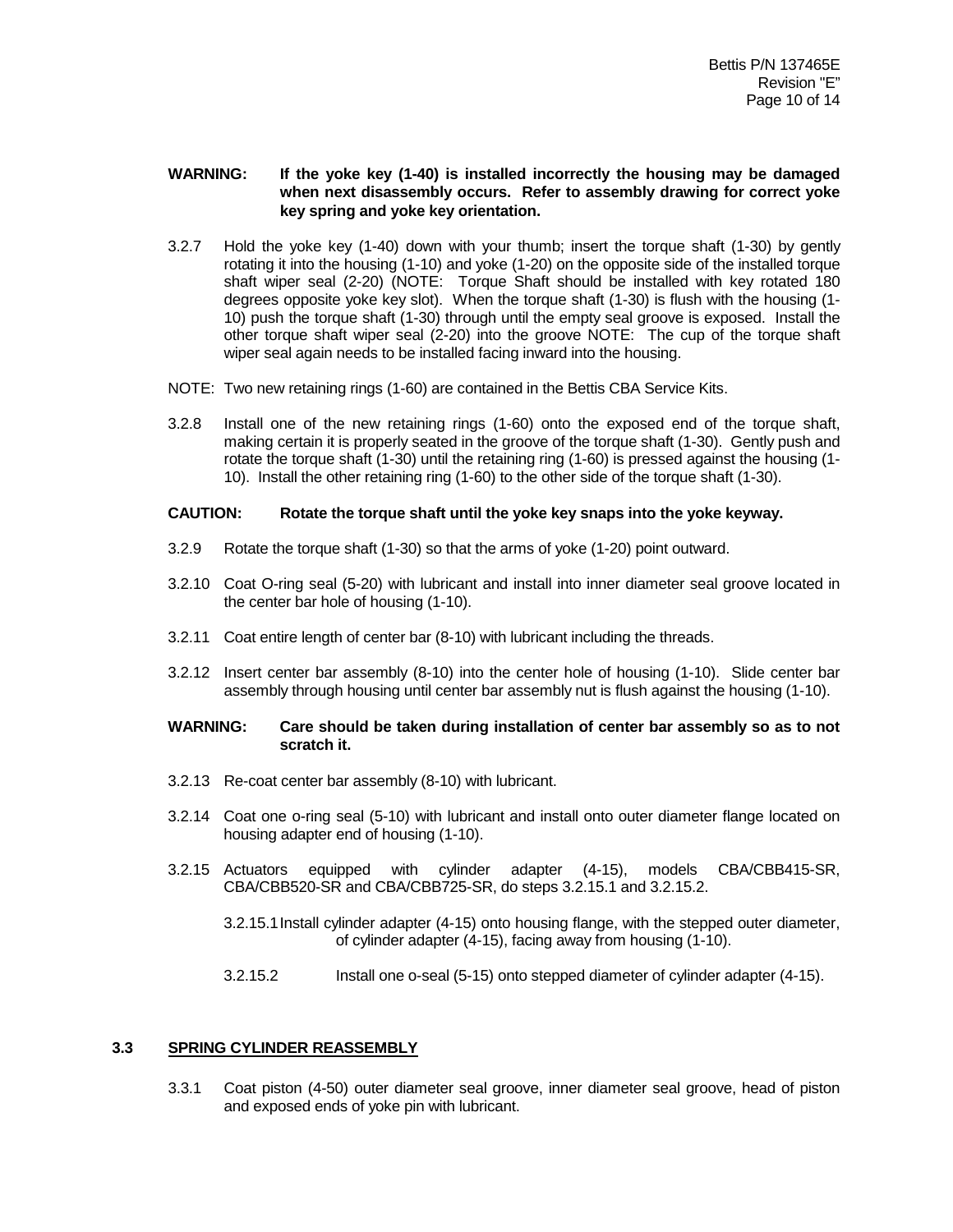- 3.3.2 Coat o-ring seal (5-20) with lubricant and install in the internal seal groove in the head of piston (4-50).
- 3.3.3 Coat seal (5-40) with lubricant and install into outer diameter seal groove of piston (4-50). The piston seal will fit very loosely in the outer diameter seal groove.
- 3.3.4 Install bushing (1-100) between the two arms of yoke (1-20).
- 3.3.5 With the piston head facing away from housing (1-10) and with yoke pin up, install piston (4-50) onto center bar assembly (8-10).
- 3.3.6 Carefully slide piston (4-50) along center bar (8-10) until yoke pin engages the yoke slots.
- NOTE: While holding the center bar assembly flush against the housing, push piston (4-50) into housing (1-10) as far as the piston will go.
- 3.3.7 Apply a coating of lubricant to entire bore of spring cylinder (4-10).
- 3.3.8 Spring cylinder installation:
	- 3.3.8.1 For CBA/CBB415-SR, CBA/CBB520-SR and CBA/CBB725-SR models install the lubricated spring cylinder (4-10) over the piston and up-against the o-ring seal on the stepped diameter flange of cylinder adapter (4-15).
	- 3.3.8.2 For CBA/CBB315-SR, CBA/CBB420-SR and CBA/CBB525-SR models install the lubricated spring cylinder (4-10) over the piston and up-against the o-ring seal on the flange of housing (1-10).
- 3.3.9 Install spacer (1-110) onto center bar assembly (8-10).
- 3.3.10 Apply a coat of lubricant to the spring (4-70). Install the spring into the spring cylinder by carefully sliding the spring into the open spring cylinder end until the spring contacts the head of piston (4-50).
- 3.3.11 End cap seal installation.
	- 3.3.11.1 For CBA/CBB415-SR, CBA/CBB520-SR and CBA/CBB725-SR models install o-ring seal (5-15) onto end cap (4-20).
	- 3.3.11.2 For CBA/CBB315-SR, CBA420-SR and CBA525-SR models install O-ring seal (5-10) onto end cap (4-20).
- 3.3.12 If removed install stop screw / ES (4-30) into end cap (4-20) and set stop screw to the approximated setting recorded in Section 2 step 2.1.2.
- NOTE: Position spring cylinder (4-10) so that spring tag (4-60) will be adjacent to accessory mounting pads located on the actuator housing.
- 3.3.13 Install end cap (4-20) onto center bar assembly (8-10) by rotating the end cap in a clockwise direction.
- 3.3.14 Position the end cap (4-20) so that the breather port is at the bottom and the stop screw / ES (4-30) is at the top.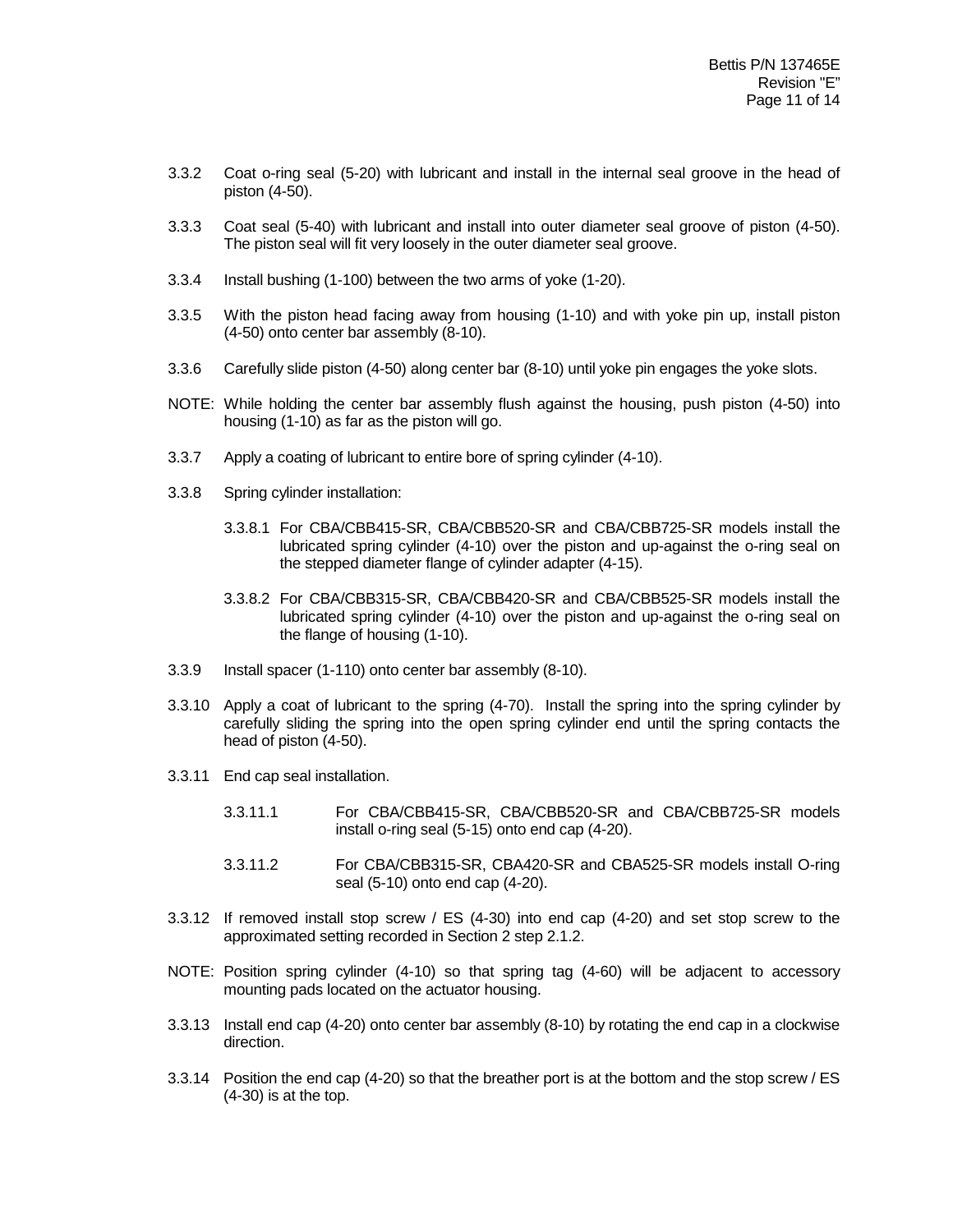#### **WARNING: Do not allow end cap (4-20) to rotate during center bar assembly tightening. The end cap must maintain the position as described in step 3.3.14.**

- 3.3.15 Keep end cap (4-20) from turning by holding end cap with an adjustable wrench.
- 3.3.16 Using a ratchet and socket on the center bar assembly nut, rotate center bar assembly clockwise (CW). This will cause end cap (4-20) to gradually screw further onto center bar assembly (8-10).
- 3.3.17 Continue to rotate center bar assembly (8-10) clockwise until spring (4-70) is fully compressed, the spring cylinder is seated against the flange of housing (1-10) or adapter (4-15) and end cap (4-20) is properly seated in spring cylinder (4-10).

| 3.3.18 Tighten center bar assembly (8-10) to the proper torque as specified in the following chart. |
|-----------------------------------------------------------------------------------------------------|
|-----------------------------------------------------------------------------------------------------|

| <b>ACTUATOR</b>                | <b>MAXIMUM TORQUE</b> |     |  |  |
|--------------------------------|-----------------------|-----|--|--|
| <b>MODEL</b><br><b>CBA/CBB</b> | FT. LBS.              | N-m |  |  |
| 315-SR and 415-SR              | 55                    | 75  |  |  |
| 420-SR and 520-SR              | 100                   | 136 |  |  |
| 525-SR and 725-SR              | 130                   | 176 |  |  |

- 3.3.19 Place seal gasket (5-50) on the exposed end of the center bar assembly (8-10).
- 3.3.20 Place acorn nut (8-20) on the exposed outboard end of center bar assembly (8-10) and tighten securely.
- 3.3.21 Install the stop screw / ES / M3 jackscrew (1-70) for CBA/CBB315/415-SR-M3 and non M3 model actuators as follows:

3.3.21.1Install stop screw / ES / M3 jackscrew (1-70) into housing (1-10) and screw in until stop screw contacts the piston.

3.3.21.2Install o-ring seal (2-30) onto stop screw / ES / M3 jackscrew (1-70) until it is flush with the housing.

3.3.21.3Install hex nut (1-80) onto stop screw (1-70) until hand tight.

- 3.3.22 Install o-ring seal (5-30) onto the stop screw / ES (4-30) until it is flush with the end cap.
- 3.3.23 Install new washer (4-90) onto the stop screw / ES (4-30) until it is close to the end cap
- 3.3.24 Install hex nut (4-40) onto stop screw / ES (4-30) until hand tight.
- 3.3.25 Adjust stop screw / ES / M3 jackscrew (1-70) and stop screw / ES (4-30) back to setting recorded in Section 2 step 2.1.2 under General Disassembly. Tighten both stop screw hex nuts (4-40) and (1-80) securely, while holding stop screw (1-70) and (4-30).
- 3.3.26 M3 hex drive hub or handwheel installation as follows:

3.3.26.1Install hex drive hub (12-10) or handwheel (12-10) onto M3 jackscrew (1-70) and align the "hole" of the drive hub with the "hole" located in the M3 jackscrew.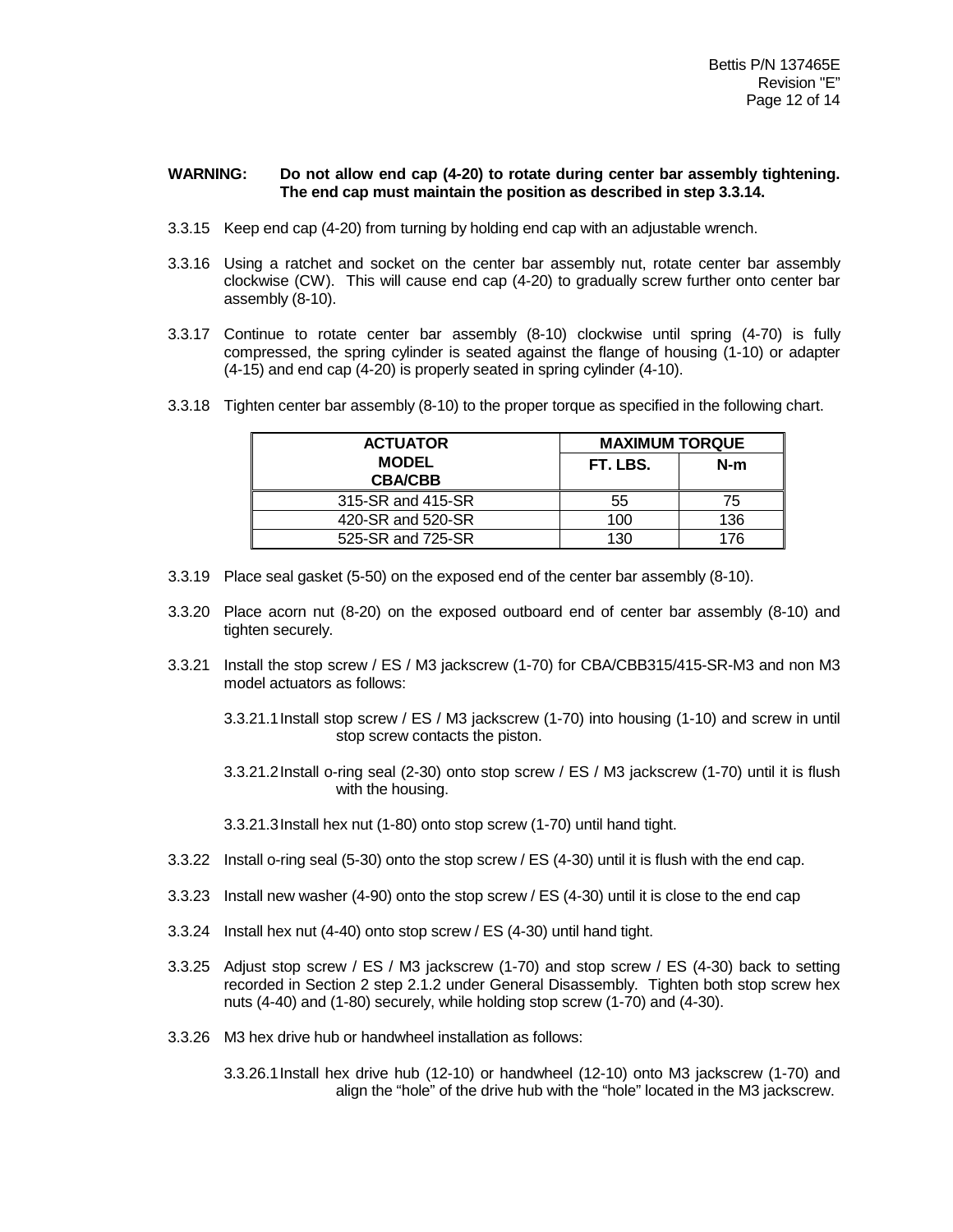3.3.26.2Install retainer ring (12-30) and groove pin (12-20) into the hex drive hub (12-10) or handwheel (12-10).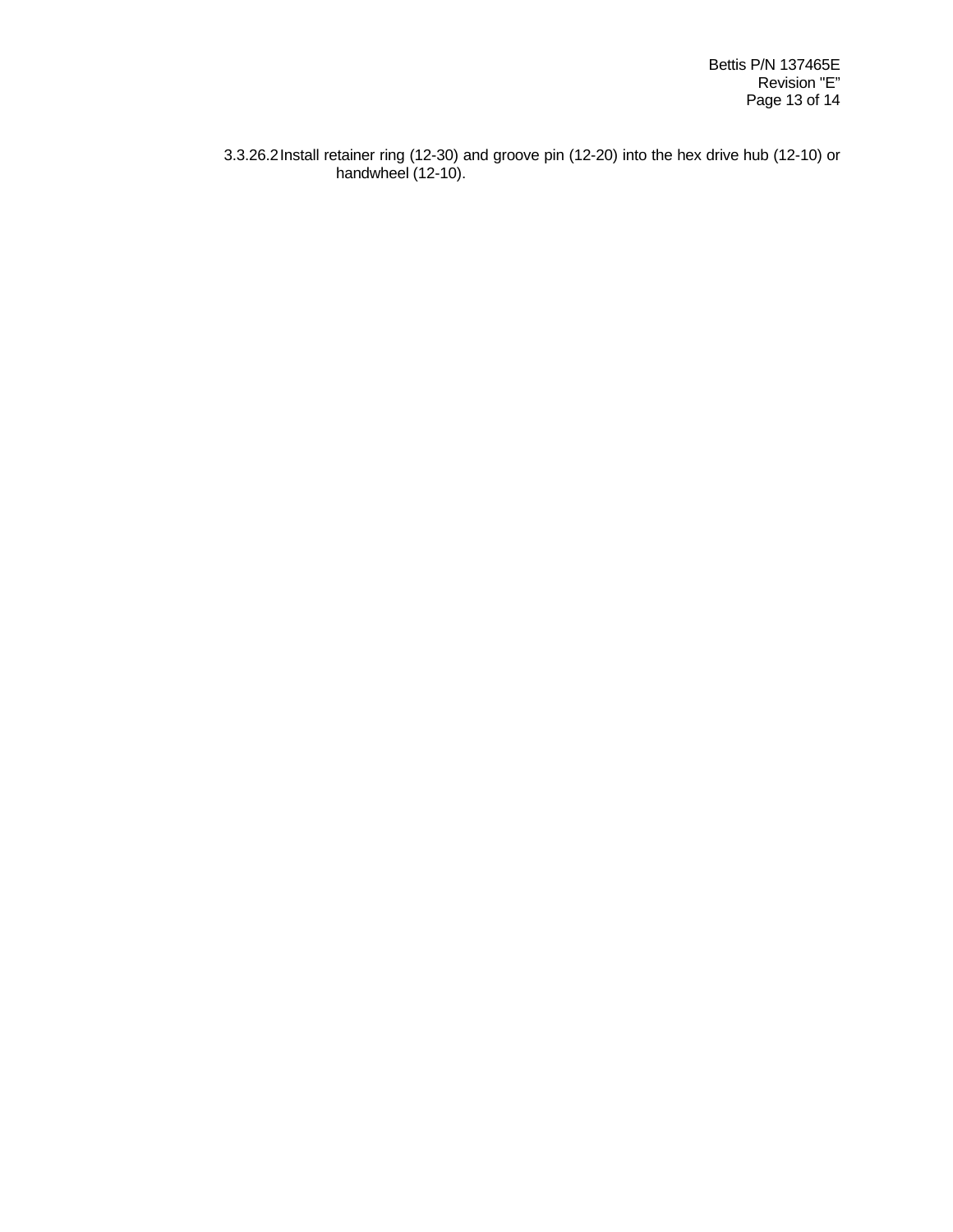## **SECTION 4 - ACTUATOR TESTING**

#### **4.1 ACTUATOR TESTING**

- 4.1.1 **Leak Test - General** A small amount of leakage may be tolerated. Generally, a small bubble which breaks about three seconds after starting to form is considered acceptable.
- 4.1.2 All areas, where leakage to atmosphere may occur, are to be checked using a commercial leak testing solution.

#### **WARNING: Pressure is not to exceed the maximum operating pressure rating listed on the serial number tag (20).**

- 4.1.3 All leak testing will use the customer normal operating pressure or the actuator name tag normal operating pressure (NOP). NOTE: When testing the actuator use a proper adjusted regulator to apply pressure to the actuator.
- 4.1.4 Before testing for leaks, apply and release the pressure listed in step 4.1.3 to the housing side of the piston. Repeat this cycle approximately five times. This will allow the new seals to seek their service condition.
- 4.1.5 Apply the pressure listed in step 4.1.3 to the housing side of the piston and allow the actuator to stabilize.
- 4.1.6 Apply a leak testing solution to the following areas:
	- 4.1.6.1 Spring cylinder to housing joint on CBA/CBB315-SR, CBA/CBB420-SR, and CBA/CBB525-SR or spring cylinder to cylinder adapter to housing joints on CBA/CBB415-SR, CBA/CBB520-SR, and CBA/CBB725-SR actuators.
	- 4.1.6.2 On the out board end of housing (1-10) at the center bar assembly nut. Checks the center bar to housing o-ring seal (5-20).
	- 4.1.6.3 Housing stop screw O-ring seal (2-30).
	- 4.1.6.4 Torque shaft (1-30) to housing (1-10) interface. Check rod wiper seals (2-20).
	- 4.1.6.5 End cap (4-20) port hole. Check the piston to cylinder seal (5-40) and piston to center bar seal (5-20).
	- 4.1.6.6 Remove pressure from pressure inlet port in the housing (1-10).
- 4.1.7 If an actuator was disassembled and repaired as a result of this procedure, the above leakage test must be performed again.